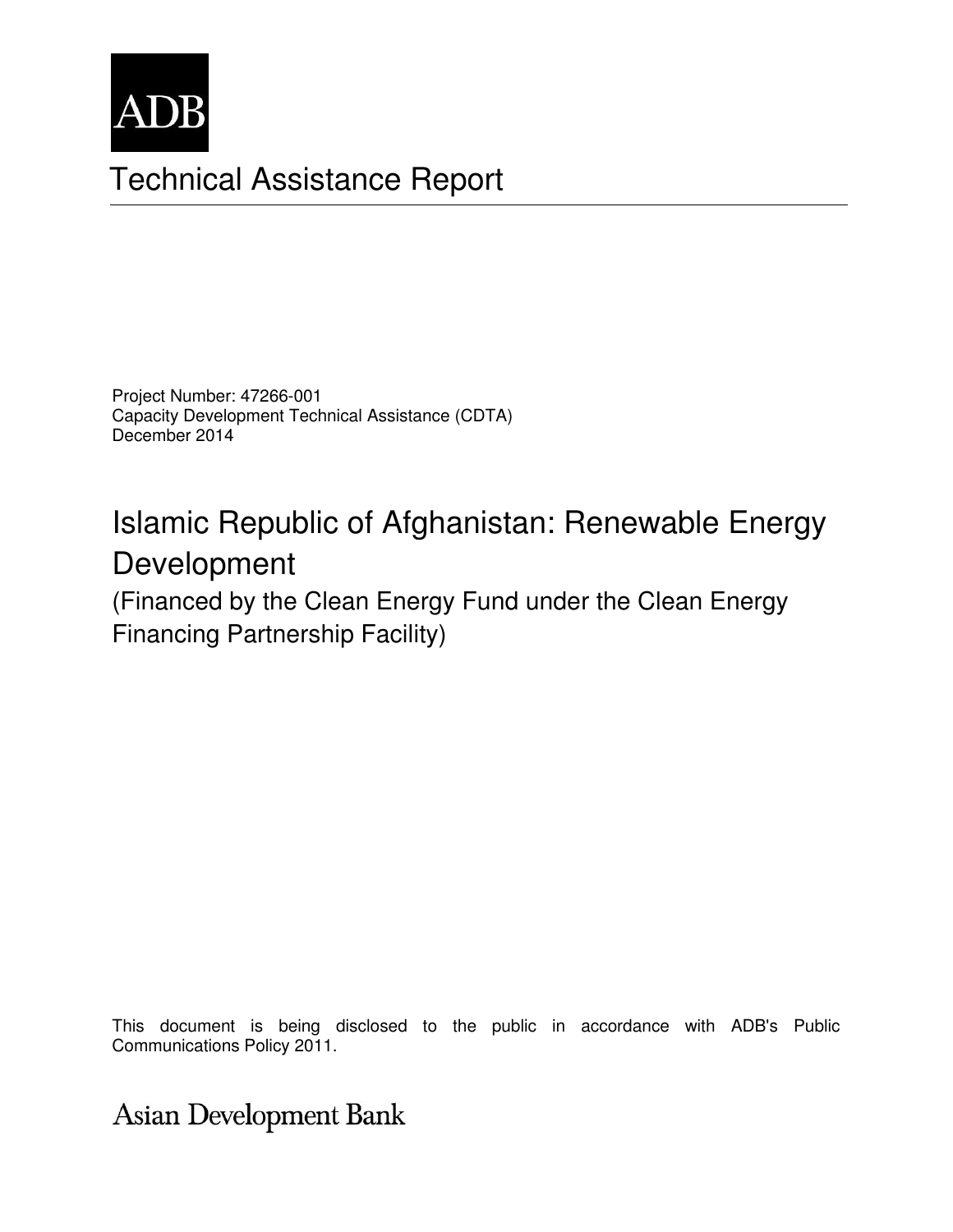#### **CURRENCY EQUIVALENTS**

(as of 2 December 2014)

| Currency unit | -   | afghani/s (AF) |
|---------------|-----|----------------|
| AF1.00        | $=$ | \$0.0172       |
| \$1.00        | $=$ | AF57.9513      |

#### **ABBREVIATIONS**

| Asian Development Bank                  |
|-----------------------------------------|
| gigawatt                                |
| Inter-Ministerial Commission for Energy |
| Ministry of Energy and Water            |
| megawatt                                |
| technical assistance                    |
|                                         |

#### **NOTE**

In this report, "\$" refers to US dollars.

| <b>Vice-President</b><br><b>Director General</b><br><b>Director</b> | W. Zhang, Operations 1<br>K. Gerhaeusser, Central and West Asia Department (CWRD)<br>F. Cleo Kawawaki, Energy Division, CWRD                      |
|---------------------------------------------------------------------|---------------------------------------------------------------------------------------------------------------------------------------------------|
| <b>Team leader</b>                                                  | J. Acharya, Senior Climate Change Specialist, Regional and Sustainable<br><b>Development Department</b>                                           |
| <b>Team members</b>                                                 | A. Aleem, Senior Energy Specialist, CWRD<br>R. Benavidez, Senior Operations Assistant, CWRD<br>A. Carlota, Counsel, Office of the General Counsel |

In preparing any country program or strategy, financing any project, or by making any designation of or reference to a particular territory or geographic area in this document, the Asian Development Bank does not intend to make any judgments as to the legal or other status of any territory or area.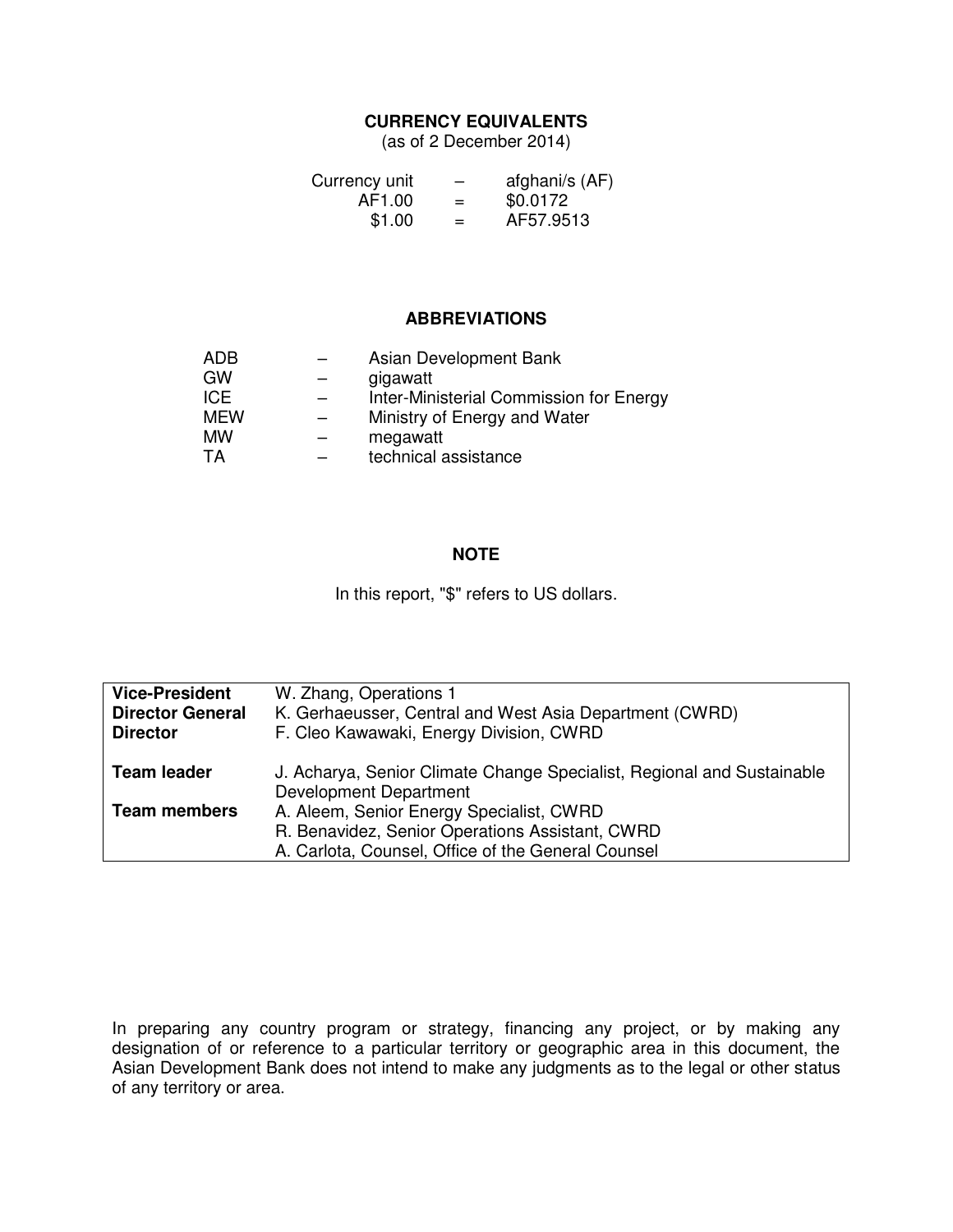## **CONTENTS**

|     | CAPACITY DEVELOPMENT TECHNICAL ASSISTANCE AT A GLANCE            |        |  |
|-----|------------------------------------------------------------------|--------|--|
| I.  | <b>INTRODUCTION</b>                                              |        |  |
| Ш.  | <b>ISSUES</b>                                                    |        |  |
| Ш.  | THE CAPACITY DEVELOPMENT TECHNICAL ASSISTANCE                    | 3      |  |
|     | Impact and Outcome<br>А.                                         | 3      |  |
|     | Methodology and Key Activities<br>В.<br>C.<br>Cost and Financing | 3<br>4 |  |
|     | <b>Implementation Arrangements</b><br>D.                         | 5      |  |
| IV. | THE PRESIDENT'S DECISION                                         | 5      |  |
|     | <b>APPENDIXES</b>                                                |        |  |
| 1.  | Design and Monitoring Framework                                  | 6      |  |
| 2.  | Cost Estimates and Financing Plan                                |        |  |
| 3.  | <b>Outline Terms of Reference for Consultants</b>                | 9      |  |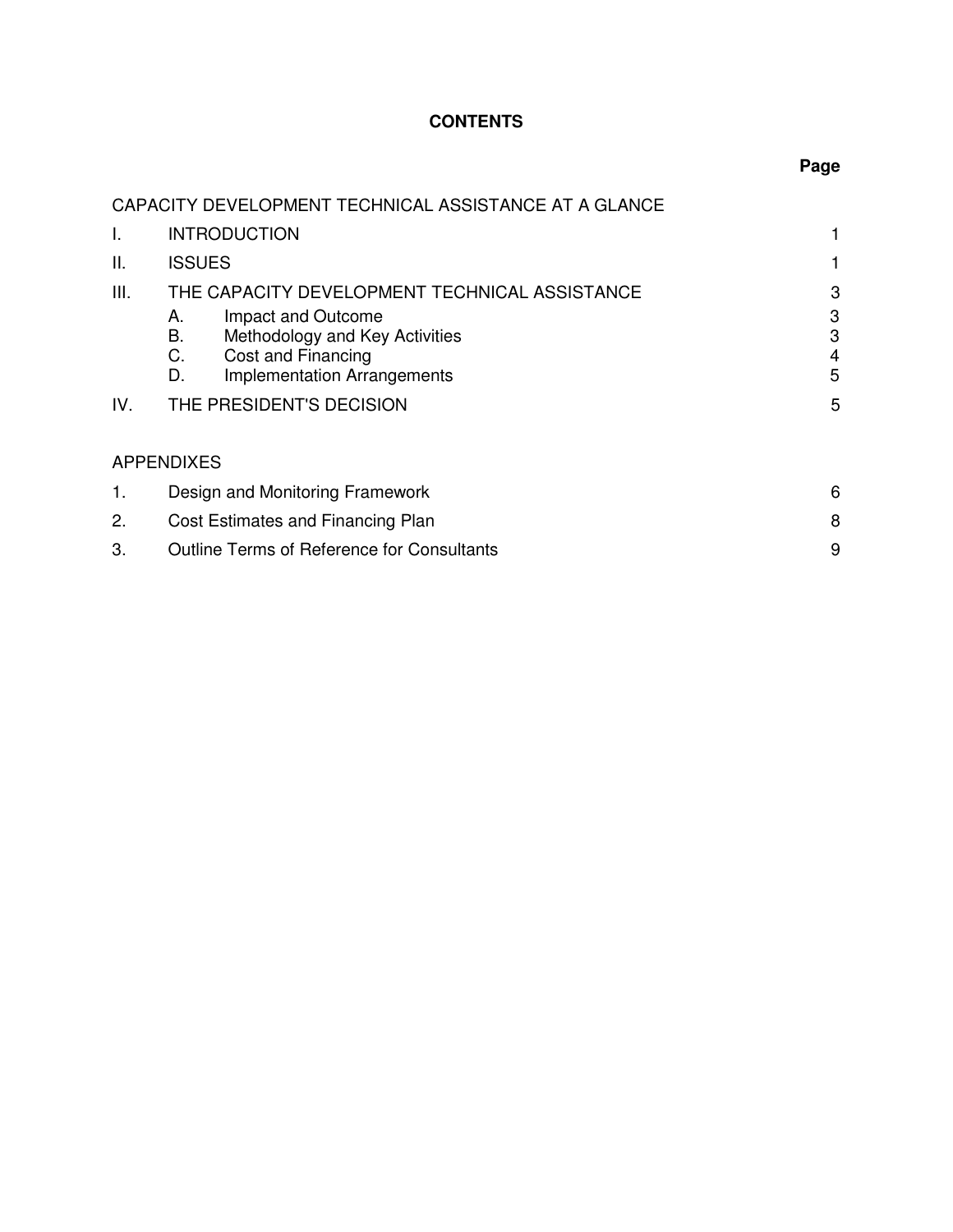### **CAPACITY DEVELOPMENT TECHNICAL ASSISTANCE AT A GLANCE**

|  | 1. Basic Data                                                                                         |                                                                                                                    |                                                |                                        | Project Number: 47266-001 |
|--|-------------------------------------------------------------------------------------------------------|--------------------------------------------------------------------------------------------------------------------|------------------------------------------------|----------------------------------------|---------------------------|
|  | <b>Project Name</b>                                                                                   | Renewable Energy Development                                                                                       | <b>Department</b><br>/Division                 | <b>CWRD/CWEN</b>                       |                           |
|  | Country<br><b>Borrower</b>                                                                            | Afghanistan, Islamic Republic of<br>Afghanistan, Islamic Republic of                                               | <b>Executing</b><br>Agency                     | Ministry of Energy and Water           |                           |
|  | 2. Sector                                                                                             | Subsector(s)                                                                                                       |                                                |                                        | Financing (\$ million)    |
|  | Energy                                                                                                | Energy sector development and institutional reform                                                                 |                                                |                                        | 1.00                      |
|  |                                                                                                       |                                                                                                                    |                                                | <b>Total</b>                           | 1.00                      |
|  | 3. Strategic Agenda                                                                                   | <b>Subcomponents</b>                                                                                               |                                                | <b>Climate Change Information</b>      |                           |
|  | Inclusive economic<br>growth (IEG)<br>Regional integration<br>(RCI)                                   | Pillar 1: Economic opportunities,<br>including jobs, created and expanded<br>Pillar 1: Cross-border infrastructure | Climate Change impact on the<br>Low<br>Project |                                        |                           |
|  | 4. Drivers of Change                                                                                  | <b>Components</b>                                                                                                  |                                                | <b>Gender Equity and Mainstreaming</b> |                           |
|  | Governance and<br>capacity development<br>(GCD)                                                       | Institutional development<br>Institutional systems and political<br>economy<br>Organizational development          |                                                | No gender elements (NGE)               |                           |
|  | Partnerships (PAR)                                                                                    | Official cofinancing<br>Regional organizations                                                                     |                                                |                                        |                           |
|  | 5. Poverty Targeting                                                                                  |                                                                                                                    | <b>Location Impact</b>                         |                                        |                           |
|  | Project directly targets<br>poverty                                                                   | <b>No</b>                                                                                                          | Not Applicable                                 |                                        |                           |
|  | 6. TA Category:                                                                                       | B                                                                                                                  |                                                |                                        |                           |
|  | 7. Safeguard Categorization Not Applicable                                                            |                                                                                                                    |                                                |                                        |                           |
|  | 8. Financing                                                                                          |                                                                                                                    |                                                |                                        |                           |
|  | <b>Modality and Sources</b><br><b>ADB</b>                                                             |                                                                                                                    |                                                | Amount (\$ million)                    |                           |
|  |                                                                                                       |                                                                                                                    |                                                |                                        | 0.00                      |
|  | None                                                                                                  |                                                                                                                    |                                                |                                        | 0.00                      |
|  | Cofinancing                                                                                           |                                                                                                                    |                                                |                                        | 1.00                      |
|  | Clean Energy Fund - Multi-Donor                                                                       |                                                                                                                    |                                                |                                        | 1.00                      |
|  | <b>Counterpart</b><br>None                                                                            |                                                                                                                    |                                                |                                        | 0.00<br>0.00              |
|  | <b>Total</b>                                                                                          |                                                                                                                    | 1.00                                           |                                        |                           |
|  |                                                                                                       |                                                                                                                    |                                                |                                        |                           |
|  | 9. Effective Development Cooperation                                                                  |                                                                                                                    |                                                |                                        |                           |
|  | Use of country procurement systems<br><b>No</b><br>Use of country public financial management systems |                                                                                                                    |                                                |                                        |                           |
|  | No                                                                                                    |                                                                                                                    |                                                |                                        |                           |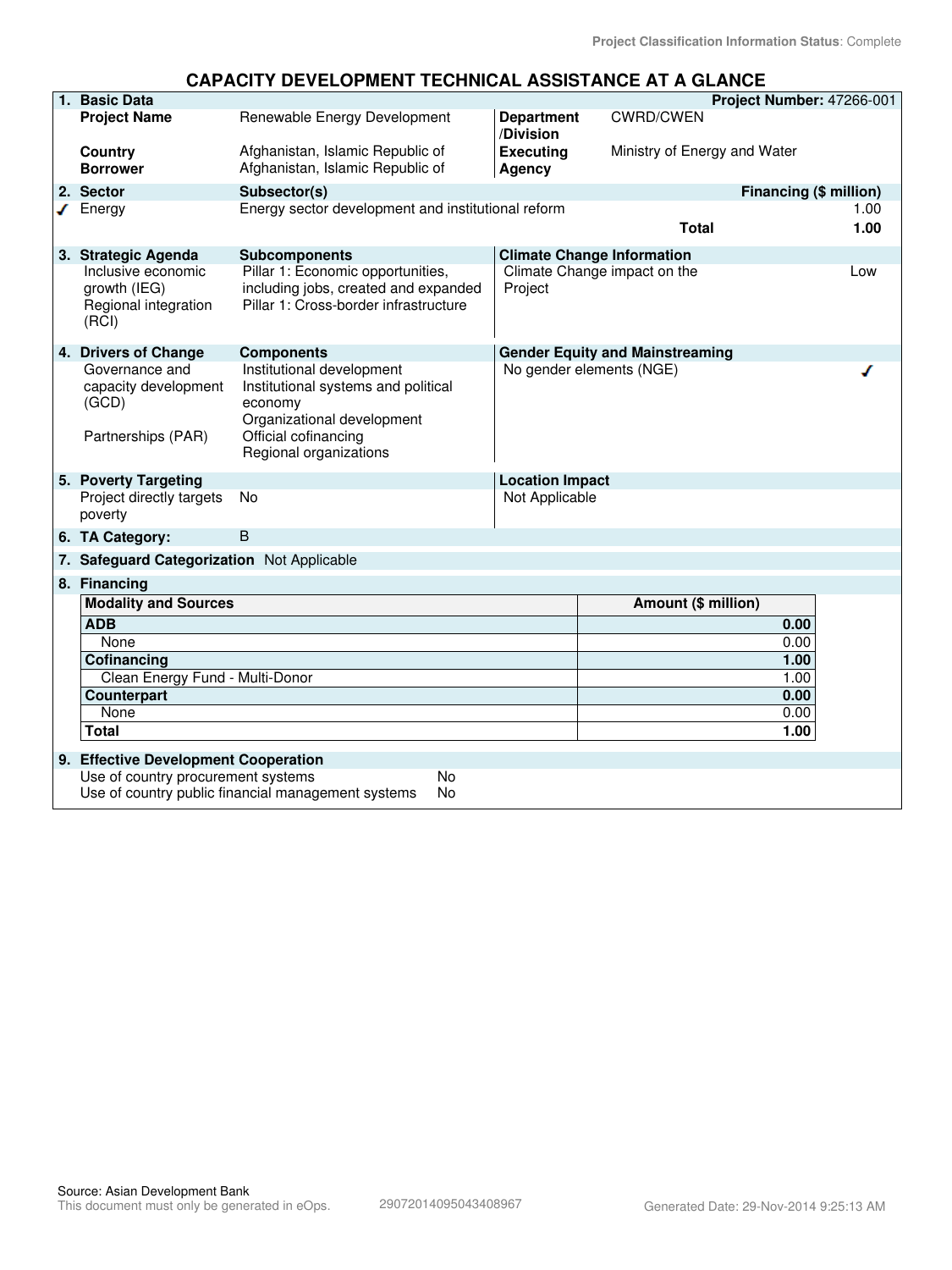## **I. INTRODUCTION**

1. The technical assistance (TA) is a continuation of the successful engagement of the Asian Development Bank (ADB) in Afghanistan's energy sector. The TA is included in the country operations business plan,  $2014-2015<sup>1</sup>$  and is fully aligned with the National Priority Program and the Power Sector Master Plan of the Government of Afghanistan, approved in 2013, which call for the development of the energy sector through expansion of the electricity network to reduce poverty to one-third of the total population by 2015. The TA also complements the objective of ADB's interim country partnership strategy, 2014–2015 for inclusive economic growth through the development of physical infrastructure such as power transmission, distribution, and rural electrification.<sup>2</sup> The project is coherent with ADB's Energy Sector Assessment, Strategy and Roadmap for Afghanistan, which identifies ADB's focus in the sector as (i) legal, regulatory, and institutional reform; (ii) rural grid-electricity supply infrastructure; and (iii) greater coordination with development partners.<sup>3</sup>

2. The TA aims to strengthen capacity of Renewable Energy Department under the Ministry of Energy and Water (MEW) and enhance knowledge management for increasing the share of renewable energy in Afghanistan. It will support the development of a renewable energy road map and renewable energy projects, and increase the institutional capacity to plan and implement renewable energy projects in the country. The TA builds on outputs of previous TA projects,<sup>4</sup> and complements other ongoing activities in Afghanistan with the assistance of ADB and other development partners.<sup>5</sup> The government, through the MEW, requested support to prepare projects for financing under the proposed Energy Investment Program in 2016–2017. In addition, presentations were made at the meetings of the Inter-Ministerial Commission for Energy (ICE). Consultations with government agencies and development partners were undertaken in March 2014 on the proposed scope and implementation timelines of the TA, and received government concurrence. The design and monitoring framework is in Appendix 1.

### **II. ISSUES**

3. Afghanistan is a mountainous landlocked country at the crossroads of Central and South Asia. More than 70% of the country's 27.5 million people live in rural areas.<sup>6</sup> Decades of instability and conflict have constrained development, particularly with regard to energy infrastructure. In the last 5–10 years, development progress has been substantial but significant challenges remain. Afghanistan is also vulnerable to climate change and variability. Hydropower—an important domestic source of energy—is sensitive to the impacts of climate change, and the country's power infrastructure is at risk from extreme climatic events such as floods and storms.<sup>7</sup>

 $\overline{a}$ 1 ADB. 2013. *Country Operations Business Plan: Afghanistan, 2014–2015.* Manila.

<sup>2</sup> ADB. 2014. *Country Partnership Strategy: Afghanistan, 2014–2015.* Manila.

<sup>3</sup> ADB. 2013. *Energy Sector Assessment, Strategy and Roadmap for Afghanistan.* Manila.

<sup>4</sup> ADB. 2010. *Technical Assistance to the Islamic Republic of Afghanistan for the Power Sector Master Plan.* Manila (TA 7637-AFG, for \$1.5 million, approved on 6 November); ADB. 2012. *Technical Assistance for Empowering the Poor through Increasing Access to Energy.* Manila (TA 7512-REG, for \$2 million, approved on 18 June); and ADB. 2009. *Technical Assistance for Enabling Climate Change Interventions in Central and West Asia*. Manila (TA 7274- REG, for \$5.5 million, approved on 23 April).

 $5<sup>5</sup>$  The TA first appeared in the business opportunities section of ADB's website on 10 November 2014.

<sup>6</sup> ADB. 2014. *Key Indicators for Asia and the Pacific*. Manila.

<sup>7</sup> Islamic Republic of Afghanistan, National Environmental Protection Agency. 2013. *Initial National Communications to the United Nations Framework Convention on Climate Change*. Kabul. <http://unfccc.int/resource/docs/natc/afgnc1.pdf>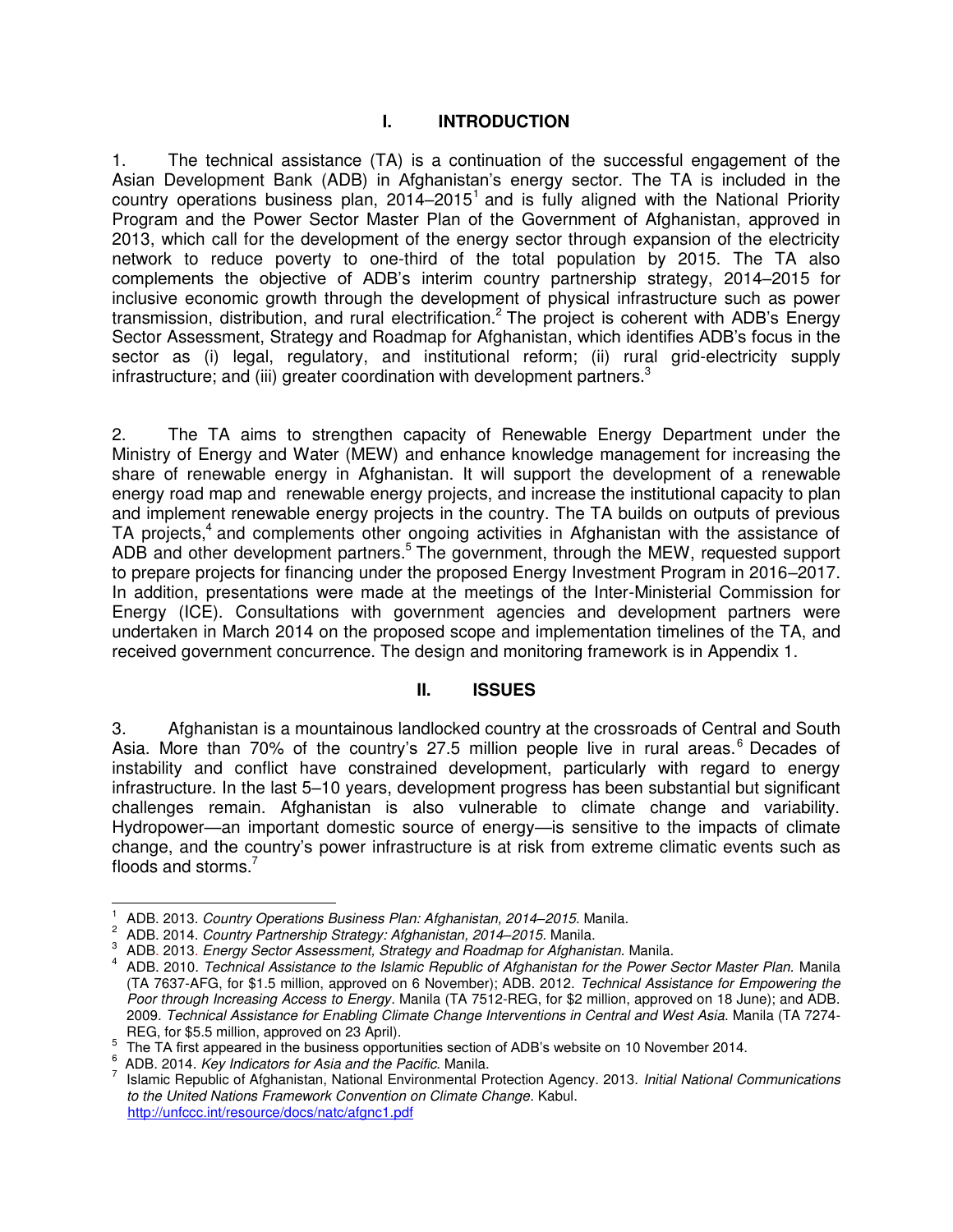4. Afghanistan is a net energy and electricity importer. While the country has renewable energy and fossil fuel resources, it is only beginning to exploit them. Electricity makes up a growing portion of total energy consumption; connection rates increased from 7% in 2003 to 28% in 2011, with a peak demand of 670 megawatts (MW). Domestic installed generation capacity is 240 MW for hydropower and 220 MW for thermal power, with energy production in the range of 800–1,000 gigawatt-hours per year (mainly from hydropower in summer). The growing demand is met by electricity imports, which represented 78% of total supply in 2013. By 2032, demand is forecast to reach 3,500 MW and electricity consumption is projected to rise to 18,400 gigawatt-hours.<sup>8</sup> Only about 28% of the population has access to electricity; and average annual per-capita use, at 195 kilowatt-hours per person, is among the lowest in the world. <sup>9</sup> Even this low per-capita level of electricity access masks significant urban–rural disparities, as it is estimated that less than 10% of supplied electricity reaches rural areas.<sup>10</sup> Meeting this demand requires all viable import and domestic sources to be developed and corresponding transmission lines and distribution systems to be expanded, together with mini grids and off-grid

5. Afghanistan is rebuilding its energy sector with a focus on sustainable energy for its population. Energy access is a high development priority for Afghanistan and is the second priority after rule of law. Since 2001, the major focus of efforts has been on reconstruction and expansion of the national electricity grid that would also afford the possibility of power trade with Central and South Asia. However, given that the national grid is being developed almost from scratch, it is accepted that there are swathes of the country that the national grid will not be able to serve by 2020. It is also possible that supply constraints will mean that some grid-connected areas are unlikely to receive a sufficient and reliable supply.

systems where grids cannot be extended in the near future.

6. Fortunately, much of the country—especially provinces that are unlikely to be served by a centralized grid—has significant renewable energy potential. Based on preliminary estimates by the National Renewable Energy Laboratory of the United States, Afghanistan's technical solar potential is more than 220 gigawatts (GW) and technical wind potential exceeds 66 GW. Given a projected 2020 peak electricity demand in the country of only 1.8 GW, harnessing just 1% of the renewable energy potential would provide significant benefits. In addition to wind and solar, Afghanistan is endowed with hydroelectric, biomass, and geothermal potential. Hydropower potential alone is estimated at 23 GW. Indigenous generation capacity is currently dominated by large hydropower projects, but there are about 2,600 micro and mini hydropower plants that could be further developed. It may be more viable for some areas to be served by local renewable energy generation than to provide grid-connected supply at subsidized tariffs that do not cover the costs of service. Afghanistan has made significant progress in renewable energy development, with more than 5,000 projects (with a total capacity of 50 MW) either completed or ongoing, mostly micro hydropower and solar.

7. The development of an enabling environment for private sector participation in the energy sector is the top priority. The country's national development strategy enshrines private sector participation—both domestic and foreign—and, accordingly, Parliament has passed a Private Investment Law in 2005. The rural electrification policy similarly encourages private sector involvement, particularly in areas that are likely to be unserved by the grid, to provide

 $\overline{a}$ 8 ADB. 2010. *Technical Assistance to the Islamic Republic of Afghanistan for the Power Sector Master Plan.* Manila. <sup>9</sup> World Bank Fact Sheet.

[http://web.worldbank.org/WBSITE/EXTERNAL/COUNTRIES/AFRICAEXT/0,contentMDK:21935594](http://web.worldbank.org/WBSITE/EXTERNAL/COUNTRIES/AFRICAEXT/0,contentMDK:21935594%20~pagePK:146736~piPK:146830~theSitePK:258644,00.html)  [~pagePK:146736~piPK:146830~theSitePK:258644,00.html](http://web.worldbank.org/WBSITE/EXTERNAL/COUNTRIES/AFRICAEXT/0,contentMDK:21935594%20~pagePK:146736~piPK:146830~theSitePK:258644,00.html)

<sup>10</sup> World Bank. 2013. *Afghanistan Partnership: Country Program Snapshot*. Washington DC (29 August).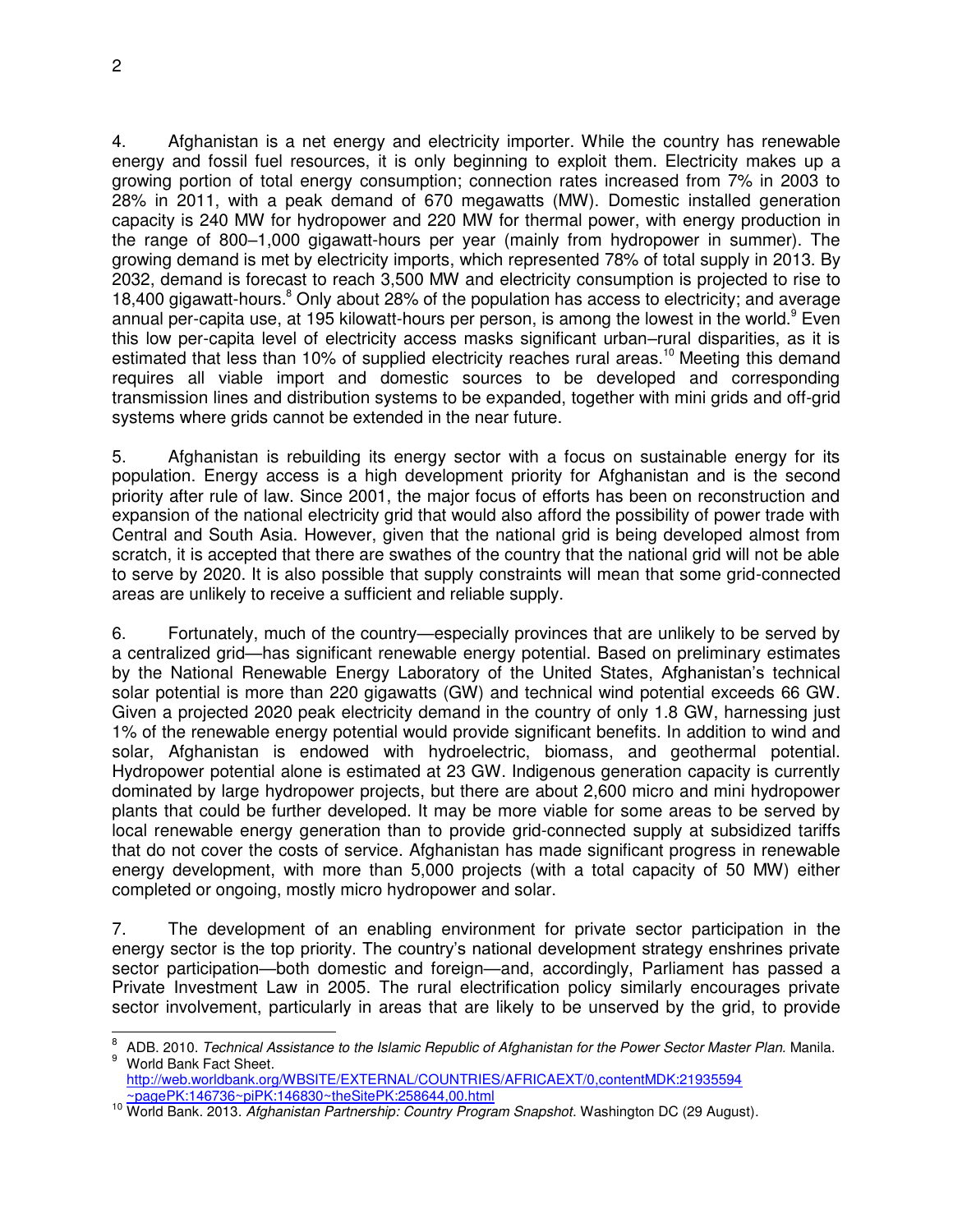energy to support commercial activity. The Electricity Law, which is expected to be submitted to Parliament in 2015 explicitly allows for private sector involvement in generation and the provision of electricity services. The formation of an independent electricity regulator is underway, as are guidelines for private sector electricity operators. ADB is also helping the government improve the coordination in the energy sector through secretariat support for the ICE.

8. Key renewable energy development issues in Afghanistan include (i) an absence of long-term planning, which results in a lack of policy clarity and consistency over the long term, hampering investment in and development of renewable energy; (ii) lack of coordination between authorities, resulting in long lead times and delays in project approval that affect projects' financial viability; (iii) inexperience among decision makers in the renewable energy industry who are not fully aware of the characteristics, intricacies, and benefits of renewable energy, leading to significant delays in the development and expansion of renewable projects; (iv) insufficient grid infrastructure, presenting a current and future barrier to increased generation, particularly in the areas where renewable resources are most abundant; and (v) risks associated with climate change and variability. The proposed TA interventions will help remove these barriers and catalyze the widespread adoption of renewable energy systems, building of successful experience to date.

## **III. THE CAPACITY DEVELOPMENT TECHNICAL ASSISTANCE**

## **A. Impact and Outcome**

9. The impact will be increased access to renewable energy in Afghanistan. The outcome will be increased readiness for renewable energy development investments, both public and private, in Afghanistan.

## **B. Methodology and Key Activities**

- 10. The TA will have the following outputs:
	- (i) Renewable energy road map for Afghanistan developed:
		- (a) Afghanistan-specific renewable energy framework (decision analytical tool) to assess and prioritize renewable energy opportunities (projects and technologies in specific geographic areas) established.
		- (b) Renewable energy road map developed (through application of framework) recommending how deployment may evolve by 2020 and 2035, together with estimates of the market's view of potential, and actions and resources (including land, labor, and water) required to set Afghanistan on path to achieving the deployment levels anticipated in the analysis. The road map will focus on selected renewable energy technologies and applications that have either the greatest potential to help the country meet the 2020 target in a cost-effective and sustainable way, or offer great potential for subsequent decades.
		- (c) Process for updating road map and list of opportunities documented.
		- (d) Assessment of barriers (technical, institutional, commercial, policy, regulatory, human capital, and climate) faced by public and private sectors in the renewable energy sector undertaken.
		- (e) Project development action plan, recommendations to remove barriers, and attract future interventions formulated.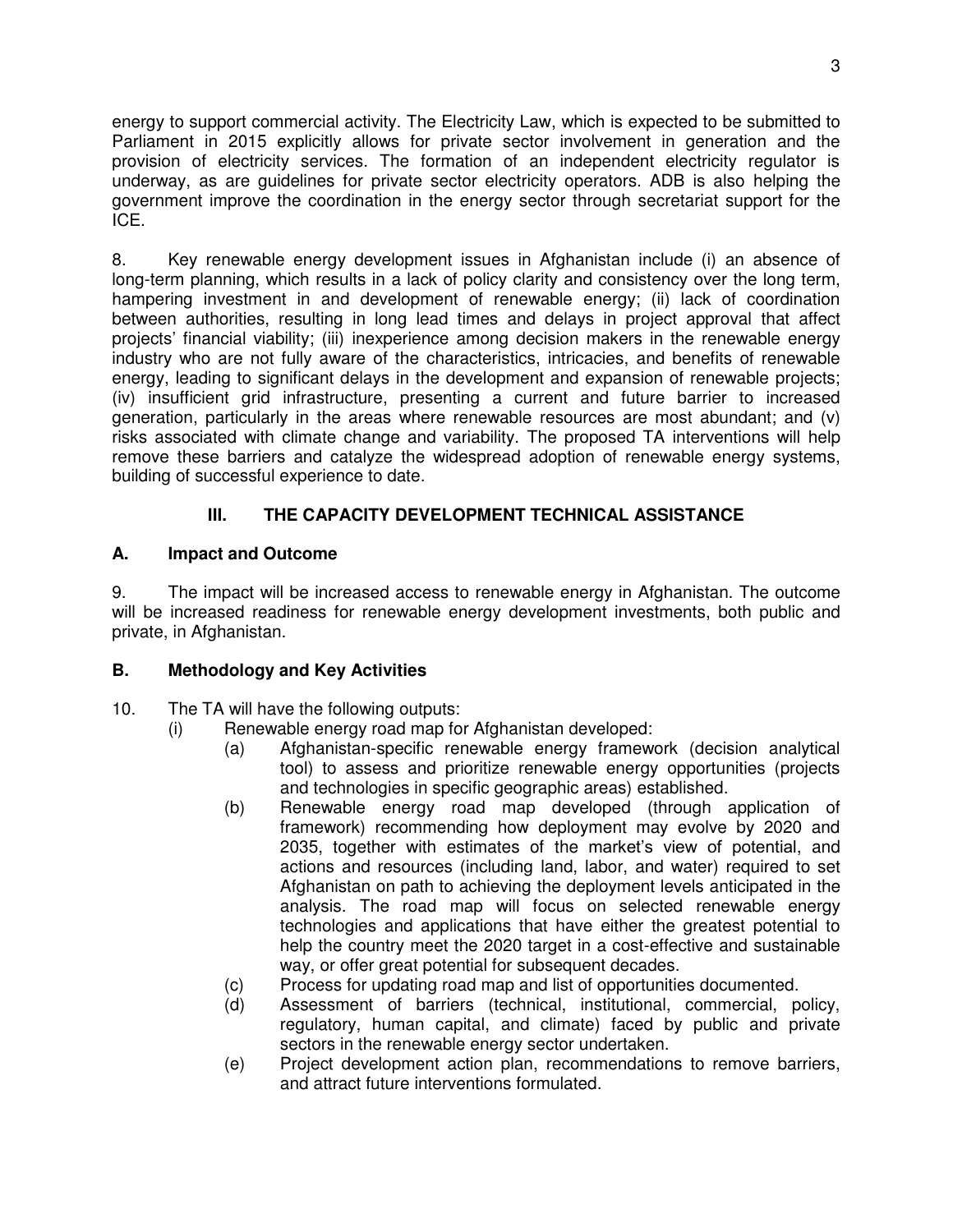- (ii) Report on renewable energy resource and technology assessment in identified areas completed:
	- (a) Criteria identified for selecting sites for renewable resources assessment (solar, wind, or hybrid power systems) and micro-siting criteria for mini grids or grid connected systems developed.
	- (b) Site-specific resource assessments undertaken in identified priority and potential off-grid provinces where ADB financing under a proposed energy project (in 2017) could develop viable projects.<sup>11</sup>
	- (c) Sequence of recommended tasks to be completed in diagnostic and decision-making processes compiled.
	- (d) By 2016, prioritization of potential sites (off-grid provinces) and technologies (wind, solar, and diesel hybrid thereof) for grid-connected and mini-grid opportunities completed.
	- (e) Prefeasibility study of three or four projects prepared for investment by development partners, including ADB.
- (iii) Capacity to plan and implement renewable energy projects improved:
	- (a) Focused training organized to strengthen capacities of government agencies and other stakeholders on renewable energy projects planning and implementation.
	- (b) Government process for sustaining TA activities (e.g., refreshing road map and opportunity lists) institutionalized.
	- (c) Workshops conducted and knowledge disseminated to private companies and the finance sector.
	- (d) Workshops held on deployment of key renewable energy technology projects in Afghanistan.
	- (e) Inventory undertaken of capacity needs that could be financed by an ADB project and/or by other development partners.

11. Provinces and project sites will be selected from a list developed by the government and other key development partners. The criteria for selection of final sites will comprise (i) capitals of three or four off-grid provinces with sufficient solar or wind resources potential, (ii) secure, compact locations with adequate demand, and (iii) partial availability of a mini grid. TA consultants will help develop detailed criteria, and will work closely with the United Nations security agencies and the ADB security team to identify provincial capitals that are less volatile.

12. The main assumptions are (i) the government will continue to support renewable energy development despite changes in political landscape, and (ii) the MEW does not extend the grid in the near term to the off-grid areas selected by the TA. The main risk to the project is political instability and insecurity.

## **C. Cost and Financing**

13. The TA is estimated to cost \$1,100,000, of which \$1,000,000 will be financed on a grant basis by the Clean Energy Fund<sup>12</sup> under the Clean Energy Financing Partnership Facility and administered by ADB. The government will provide counterpart support in the form of counterpart staff, office and housing accommodation, office supplies, secretarial assistance, domestic transportation, and other in-kind contributions.

j <sup>11</sup> ADB, KfW, German development cooperation through GIZ, the United States Agency for International Development, and the National Renewable Energy Laboratory have conducted initial renewable energy resource assessment (in solar, wind, micro hydro, and biomass). The TA will build upon these efforts.

 $12$  The financing partners are the governments of Australia, Norway, Spain, and Sweden.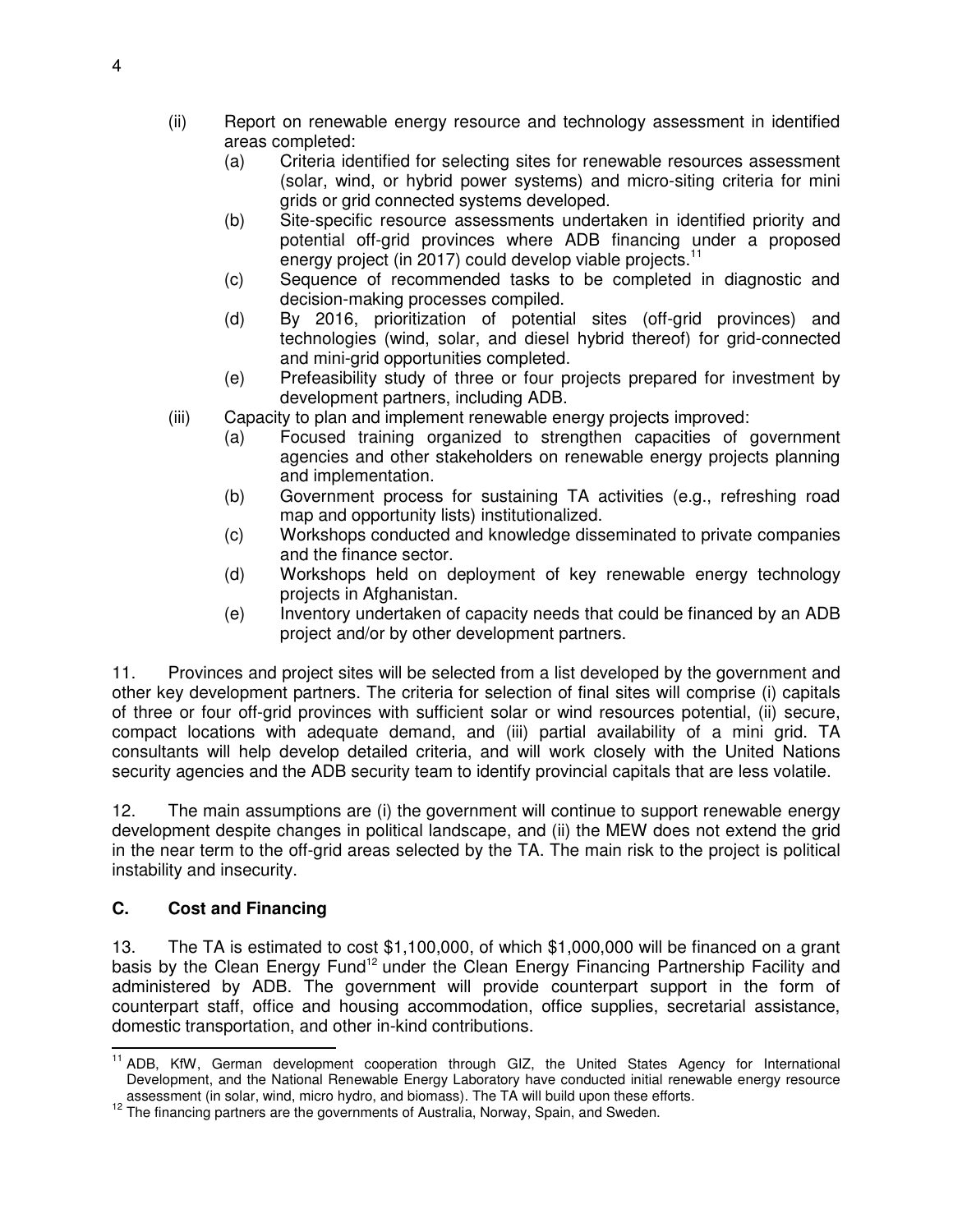#### **D. Implementation Arrangements**

14. The MEW will be the executing agency responsible for providing overall strategic guidance, and the Renewable Energy Department in the MEW will be the implementing agency. The project will be managed by the Energy Division of ADB's Central and West Asia Department in coordination with ADB's Afghanistan Resident Mission and with support from the Energy for All Program administered by ADB's Regional and Sustainable Development Department. Representatives from the MEW and ADB's Energy Division and Regional and Sustainable Development Department, will oversee TA design and work plan implementation, and will jointly review and endorse the TA outputs. The TA will be implemented over 2.5 years from date of TA effectiveness and is expected to be implemented from 1 January 2015 until 30 June 2017.

15. A total of about 80 person-months of consulting services (18 person-months of international consultants and 62 person-months of national consultants) will be engaged through a firm, with the possible addition of a few individual experts as needed during implementation. The consultants will have expertise in renewable energy technologies, capacity development and institutional strengthening, and renewable energy economics. They will provide hands-on training to government agencies on technical matters and will submit inception, midterm, and final reports incorporating barriers analysis, the renewable energy road map, and project feasibility studies. Lump-sum payments or output-based contracts will be considered for consulting services under the TA where possible and appropriate. The experts will be engaged using ADB's Guidelines on the Use of Consultants (2013, as amended from time to time). The procurement of equipment will be in accordance with ADB's Procurement Guidelines (2013, as amended from time to time). Disbursements under the TA will be made in accordance with ADB's *Technical Assistance Disbursement Handbook* (2010, as amended from time to time). The outline terms of reference for consultants and outputs are in Appendix 3.

16. The TA will be monitored through regular reporting and soliciting of feedback from key stakeholders. The progress of the TA will be presented at the ICE meetings, and deliberated by the ICE working group on renewable energy on a regular basis. An inception workshop will be held within 1 month after the consultants have been mobilized to hold the brainstorming session on key sector issues and status of work undertaken by other development partners, as well as pinpoint policy gaps that need to be addressed to formulate a renewable energy road map, identify projects and technologies, and prepare documentation. Regular discussions will be held on the progress of TA with all stakeholders and development partners involved in renewable energy programs such as German development cooperation through KfW and German development cooperation through Deutsche Gesellschaft für Internationale Zusammenarbeit (GIZ), the United States Agency for International Development, and the World Bank. The TA outputs will be disseminated to the stakeholders through workshops, reports, and public outreach.

### **IV. THE PRESIDENT'S DECISION**

17. The President, acting under the authority delegated by the Board, has approved ADB administering technical assistance not exceeding the equivalent of \$1,000,000 to the Government of Afghanistan to be financed on a grant basis by the Clean Energy Fund under the Clean Energy Financing Partnership Facility for Renewable Energy Development, and hereby reports this action to the Board.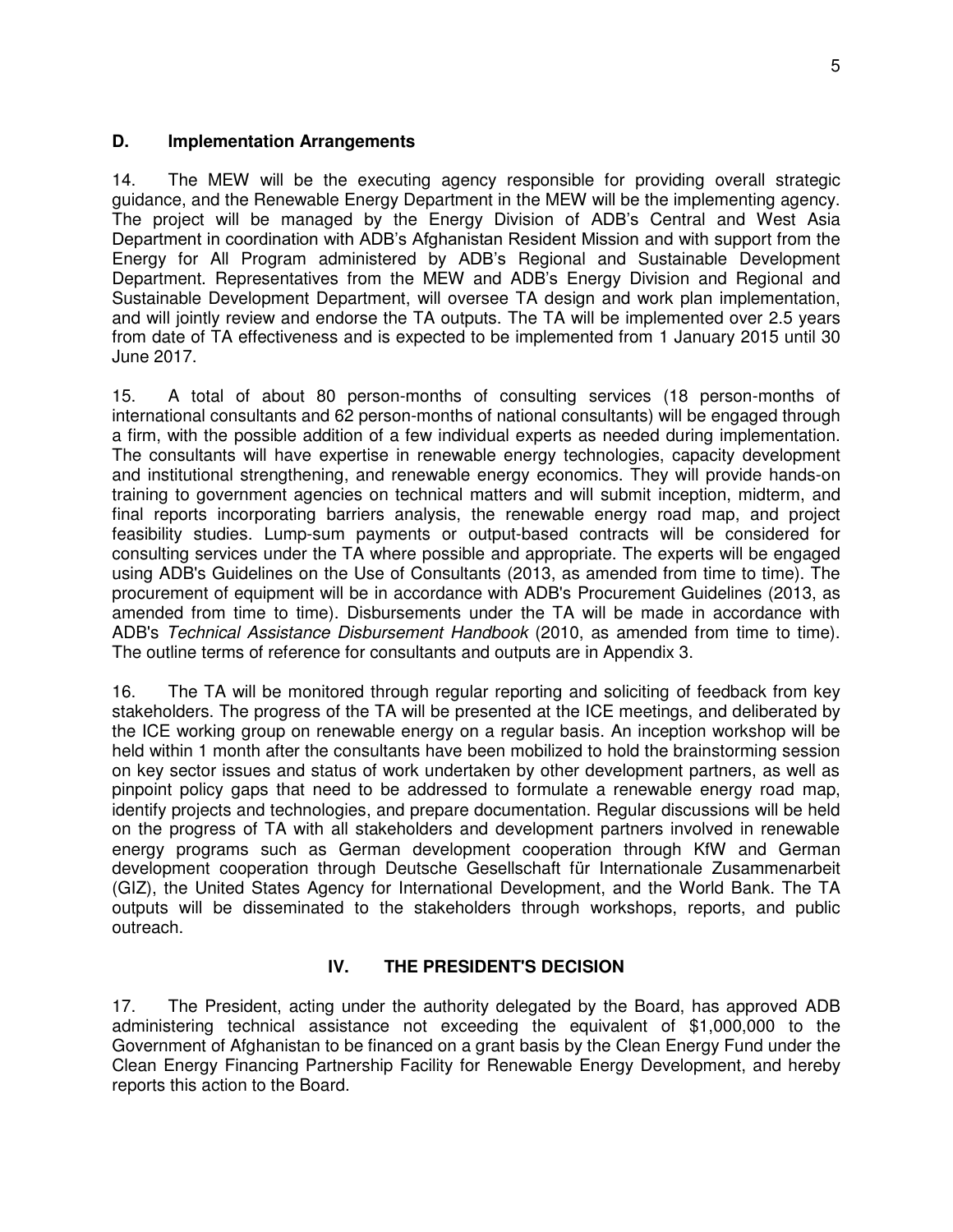## **DESIGN AND MONITORING FRAMEWORK**

|                                                                                                                                                                                                       | <b>Performance Targets</b><br>and Indicators with                                                                                                                    | <b>Data Sources and</b><br>Reporting                                                                                                                                                                                         |                                                                                                                                                                                                                                                                          |
|-------------------------------------------------------------------------------------------------------------------------------------------------------------------------------------------------------|----------------------------------------------------------------------------------------------------------------------------------------------------------------------|------------------------------------------------------------------------------------------------------------------------------------------------------------------------------------------------------------------------------|--------------------------------------------------------------------------------------------------------------------------------------------------------------------------------------------------------------------------------------------------------------------------|
| <b>Design Summary</b>                                                                                                                                                                                 | <b>Baselines</b>                                                                                                                                                     | <b>Mechanisms</b>                                                                                                                                                                                                            | <b>Assumptions and Risks</b>                                                                                                                                                                                                                                             |
| Impact<br>Increased access to<br>renewable energy in<br>Afghanistan                                                                                                                                   | Increased electrification<br>rate in Afghanistan from<br>28% in 2011 to 83% in<br>2032                                                                               | Government<br>statistical and census<br>reports<br>Country economic<br>reports of the<br>government, ADB,<br>the United States<br>Agency for<br>International<br>Development, and<br>the World Bank<br>ICE quarterly reports | <b>Assumption</b><br>Government will continue to<br>support renewable<br>electricity development<br>despite changes in political<br>landscape<br><b>Risk</b><br>Political instability and<br>insecurity                                                                  |
| <b>Outcome</b><br>Increased readiness<br>for renewable energy<br>development<br>investments, both<br>public and private, in<br>Afghanistan                                                            | Improved capacity to<br>mobilize investment for<br>three or four renewable<br>energy projects in 2015-<br>2019                                                       | Afghanistan Energy<br><b>Information Center</b><br>publications<br><b>MEW</b> progress<br>reports<br>ICE quarterly reports                                                                                                   | <b>Assumption</b><br>MEW does not carry out<br>grid extension in the near<br>term for the chosen off-grid<br>areas                                                                                                                                                       |
| <b>Outputs</b><br>1. Renewable energy<br>road map for<br>Afghanistan<br>developed<br>2. Report on<br>renewable energy<br>resource and<br>technology<br>assessment in<br>identified areas<br>completed | By 2017, MEW endorsed<br>the road map for<br>adoption.<br>By 2017, MEW endorsed<br>the report and its<br>recommendations.                                            | ICE quarterly reports<br>starting May 2015<br>Highlights of<br>stakeholder's<br>consultation<br>MEW TA progress<br>reports<br>ADB back-to-office<br>reports                                                                  | <b>Assumption</b><br>There is strong participation<br>by various stakeholders<br>and/or private sector in the<br>development of renewable<br>energy road map and<br>projects<br><b>Risk</b><br>Implementation may take<br>longer than planned due to<br>security reasons |
| 3. Capacity to plan<br>and implement<br>renewable energy<br>projects improved                                                                                                                         | By 2017, at least 25% of<br>staff in MEW,<br>Renewable Energy<br>Department, and<br>provincial governments<br>completed the training,<br>of which 20% are<br>female. | Workshop<br>documentation<br>Duly filled out training<br>and development<br>feedback forms                                                                                                                                   |                                                                                                                                                                                                                                                                          |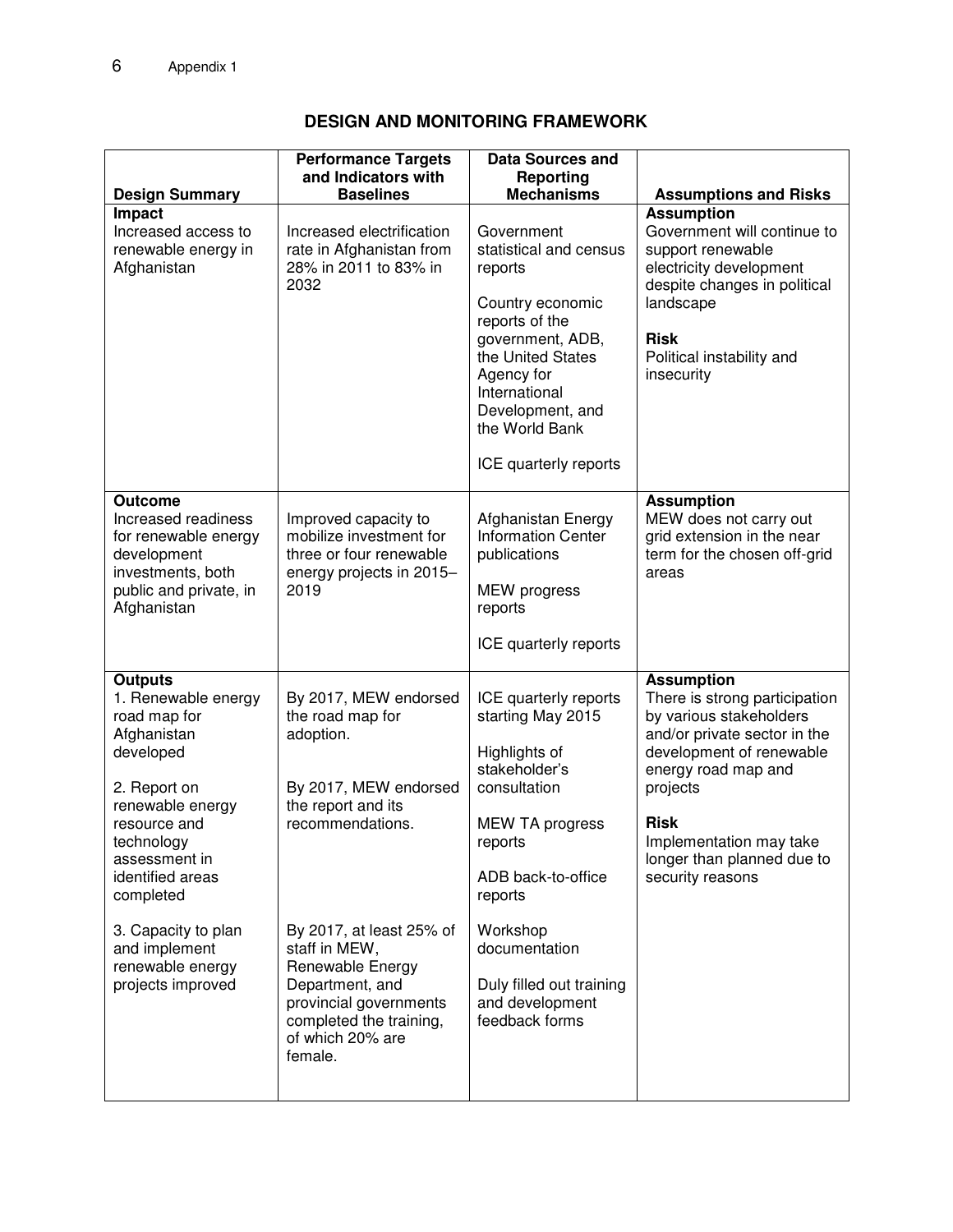| <b>Activities with Milestones</b>                                                                         | <b>Inputs</b>                                            |
|-----------------------------------------------------------------------------------------------------------|----------------------------------------------------------|
| 1. Renewable energy road map for Afghanistan developed                                                    | <b>Clean Energy Fund under</b>                           |
| 1.1 Literature review, stakeholder consultation, and development of                                       | the Clean Energy                                         |
| prioritization and assessment framework by April 2015                                                     | <b>Financing Partnership</b>                             |
| 1.2 First draft of framework and process by May 2015                                                      | Facility: \$1 million                                    |
| 1.3 First draft of renewable energy road map by December 2015                                             |                                                          |
| 1.4 Consultations and final draft of renewable energy road map by June<br>2016                            | Note: The government will<br>provide counterpart support |
| 2. Report on renewable energy resources and technology                                                    | in the form of counterpart                               |
| assessment in identified areas completed                                                                  | staff, office and housing                                |
| 2.1 Complete literature review by April 2015                                                              | accommodation, office                                    |
| 2.2 Develop country-specific siting criteria for renewable energy                                         | supplies, secretarial                                    |
| installations for both grid-connected renewables and mini grids by May                                    | assistance, domestic                                     |
| 2015                                                                                                      | transportation, and other in-                            |
| 2.3 Design solar and/or wind resources assessment plan, procure                                           | kind contributions.                                      |
| equipment, and start measurement by June 2015                                                             |                                                          |
| 2.4 Submit draft report to ADB on renewable energy resource assessment                                    |                                                          |
| by July 2016                                                                                              |                                                          |
| 2.5 Develop criteria for selection of sites by April 2015                                                 |                                                          |
| 2.6 Review potential information on projects, and prioritize and submit                                   |                                                          |
| prefeasibility study reports for three or four projects for investment by                                 |                                                          |
| August 2016<br>3. Capacity to plan and implement renewable energy projects                                |                                                          |
| improved                                                                                                  |                                                          |
| 3.1 Assess barriers (technical, commercial, regulatory, and human capital)                                |                                                          |
| faced by private sector entrants in the renewable energy sector by                                        |                                                          |
| April 2015                                                                                                |                                                          |
| 3.2 Complete capacity needs assessment by June 2015                                                       |                                                          |
| 3.3 Organize capacity-building workshops, seminars, and trainings by                                      |                                                          |
| June 2016                                                                                                 |                                                          |
| 3.4 Conduct knowledge dissemination and workshops on TA outcomes by                                       |                                                          |
| August 2016                                                                                               |                                                          |
| ADB = Asian Development Bank, ICE = Inter-Ministerial Commission for Energy, MEW = Ministry of Energy and |                                                          |

Water, TA = technical assistance.

Source: Asian Development Bank.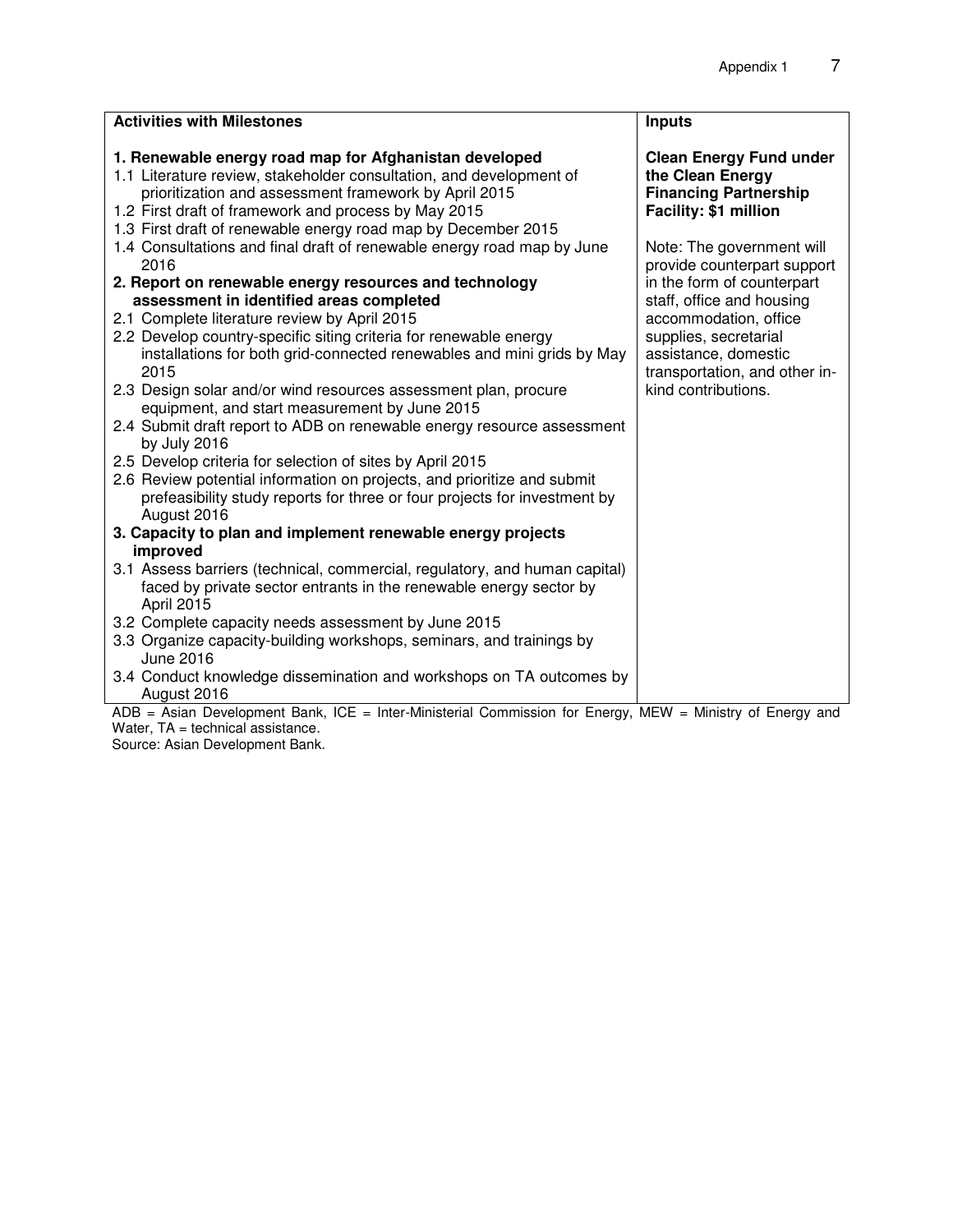#### **COST ESTIMATES AND FINANCING PLAN**

(\$'000)

| Item     |                                                                             | <b>Amount</b> |
|----------|-----------------------------------------------------------------------------|---------------|
| Facility | Clean Energy Fund <sup>a</sup> under the Clean Energy Financing Partnership |               |
|          | Consultants                                                                 |               |
|          | a. Remuneration and per diem                                                |               |
|          | International consultants (18 person-months)                                | 400.0         |
|          | ii.<br>National consultants (62 person-months)                              | 250.0         |
|          | b. International and local travel                                           | 50.0          |
|          | c. Reports and communications <sup>b</sup>                                  | 25.0          |
| 2.       | Equipment <sup>c</sup>                                                      | 150.0         |
| 3.       | Training, conferences, and workshops                                        | 25.0          |
| 4.       | Contingencies                                                               | 100.0         |
|          | <b>Total</b>                                                                | 1,000.0       |

Note: The technical assistance (TA) is estimated to cost \$1,100,000, of which contributions from the Clean Energy Fund under the Clean Energy Financing Partnership Facility are presented in the table above. The government will provide counterpart support in the form of counterpart staff, office and housing accommodation, office supplies, secretarial assistance, domestic transportation, and other in-kind contributions. The value of government contribution is estimated to account for 9% of the total TA cost.

a Financing partners: the governments of Australia, Norway, Spain, and Sweden. Administered by the Asian Development Bank.

b Includes all costs related to printing and translation from English to local language.

c Includes computers, other office equipment, software, equipment required for renewable energy resources assessment. The turnover or disposal will be according to Asian Development Bank guidelines.

Source: Asian Development Bank estimates.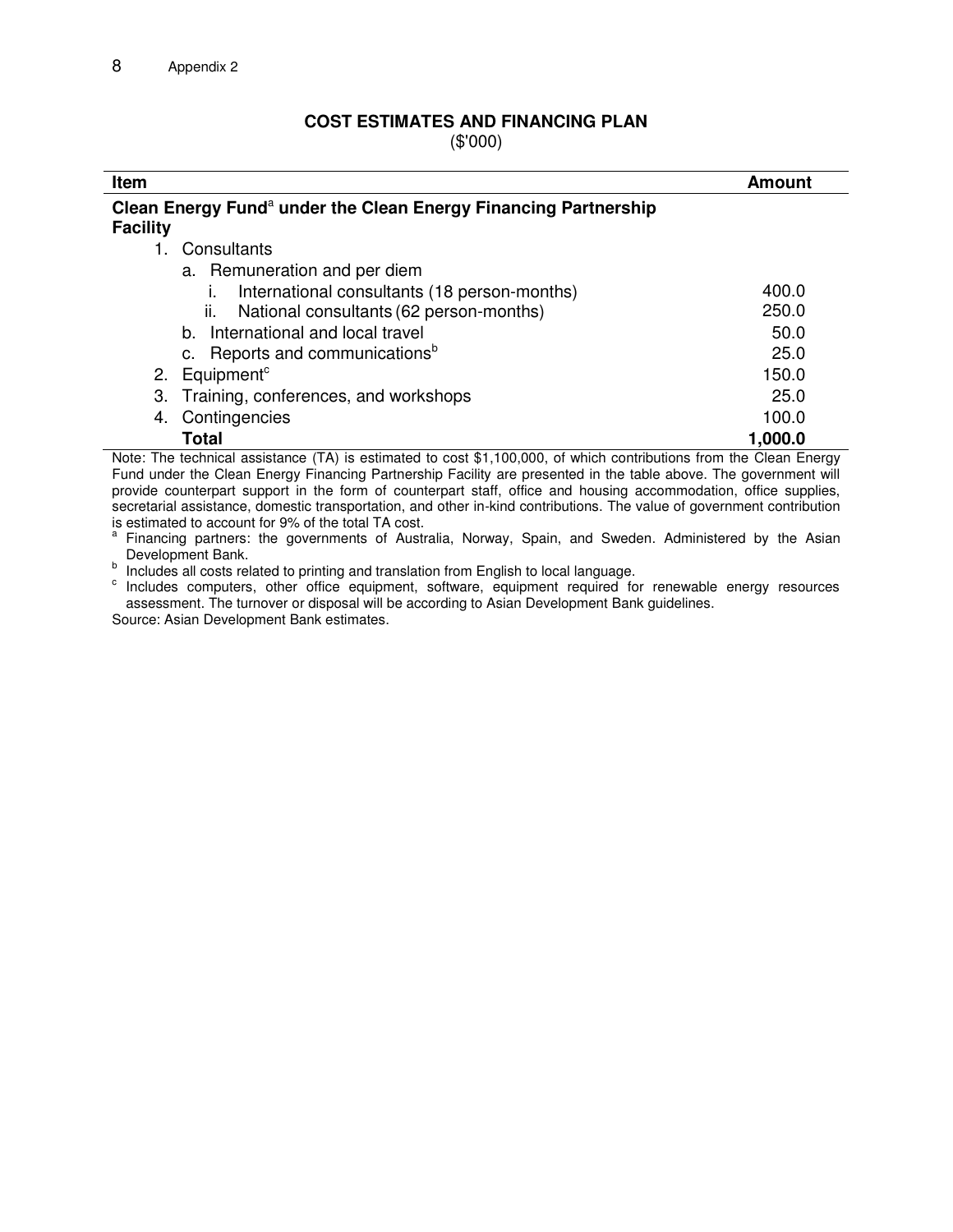## **OUTLINE TERMS OF REFERENCE FOR CONSULTANTS**

## **A. Introduction**

1. The technical assistance (TA) will require about 80 person-months of consulting services: 18 person-months of international consultant inputs and 62 person-months of national consultant services. The consultants will be hired through an international consulting firm using quality- and cost-based selection (90:10) on the basis of a full technical proposal following the consultant selection process of the Asian Development Bank (ADB). Some individual consultants will also be engaged as needed. The inputs may be provided intermittently, based on agreement between the consultants and ADB.

2. Overall, the consultants should have extensive experience and knowledge of (i) design, development, and deployment of renewable energy-based energy access projects, and energy access planning; (ii) institutional, financial, commercial, social (including gender dimensions), and climate aspects of small-scale renewable energy development in rural and remote areas, especially in mini-grid applications; (iii) renewable energy development in Afghanistan; and (iv) ADB operations, including policies, guidelines, and operational frameworks. The consultants will be expected to have extensive consultations with (i) government representatives at central, regional, and local levels; (ii) ADB's Environment, Natural Resources, and Agriculture Division of the Central and West Asia Department, and Regional and Sustainable Development Department; and (iii) other development partners, civil society, nongovernment organizations, and communities. The consultants are expected to spend a significant portion of their time conducting fieldwork. The consultants will be responsible for procuring the equipment for the TA following ADB guidelines. They will also be responsible for overseeing the detailed engineering and civil works.

## **B. Proposed Consultants**

3. **Renewable energy specialist and team leader** (international, 10 person-months, intermittent). The team leader will be responsible for (i) overall supervision of the consulting team; (ii) timely and successful implementation of the TA, including managing the overall quality of the outputs; and (iii) coordination with the Ministry of Energy and Water (MEW), regional governments, and other counterparts including civil society and nongovernment organizations for the preparation of the renewable energy road map. The team leader should have demonstrated expertise in renewable energy planning, and a deep knowledge of renewable energy systems deployment in various countries in Asia. In the capacity of renewable energy specialist, the consultant will be responsible for (i) preparing the renewable energy road map, (ii) conducting the resource assessment of solar and wind in targeted areas, (iii) reviewing available solar and wind current reports and surveys and identifying the best technology and design for the application of mini grids, and (iv) preparing a priority list of locations for renewable energy projects. This will involve designing and supervising energy demand and supply surveys, reviewing alternate financing models and possible community-led energy access models, reviewing investment plans and engineering cost estimates, and supporting due diligence on all renewable energy projects being considered for development under the TA. The specialist should have demonstrated expertise in mini-grid energy planning, energy demand and supply estimation, least-cost and low-carbon energy deployment, and other relevant aspects of energy planning in developing countries, preferably in Afghanistan and/or other developing countries in Asia. An advanced academic qualification in engineering is preferred, as well as with regional experience in the design, erection, and commissioning of small-scale photovoltaic systems.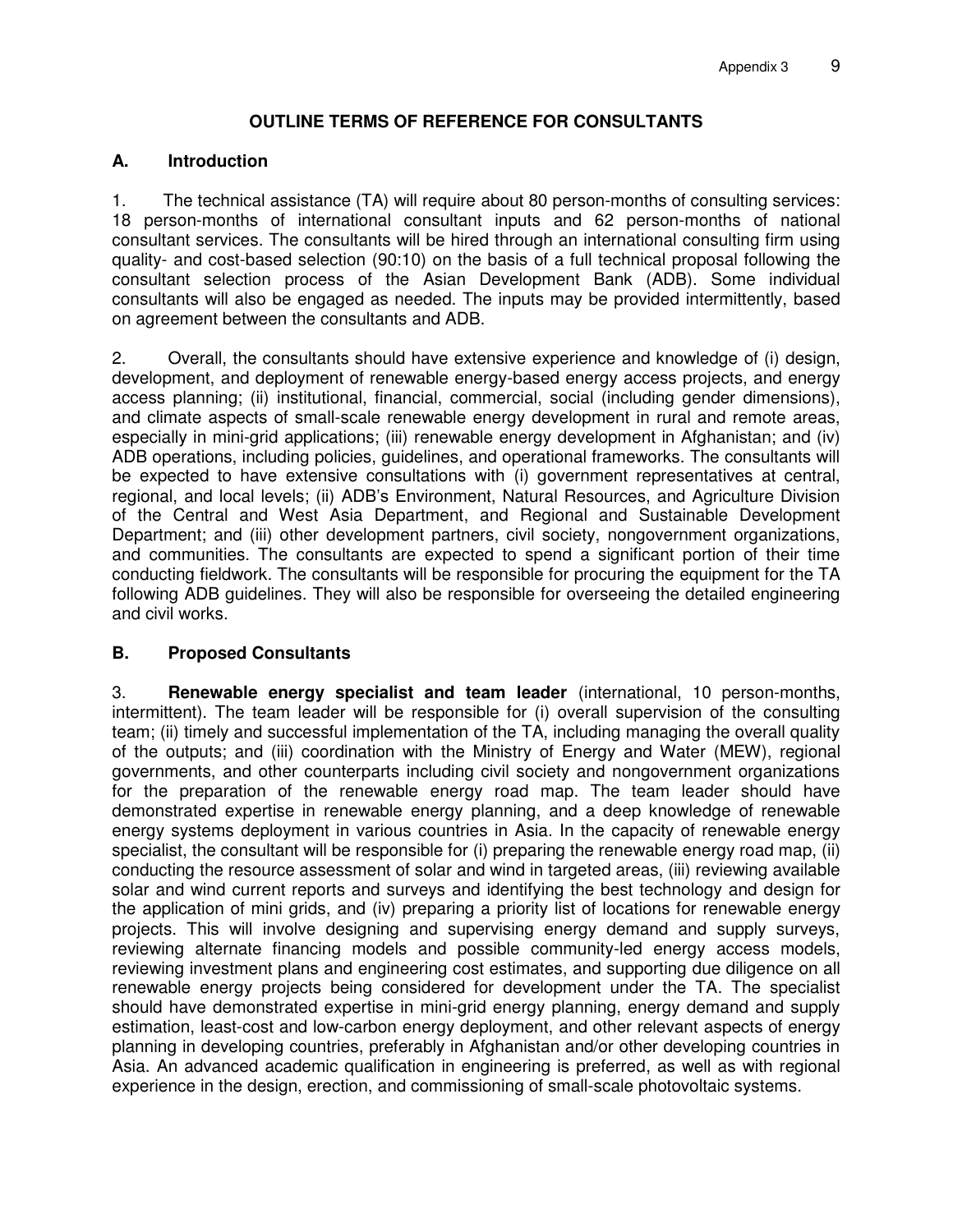4. **Renewable energy economist** (international, 5 person-months; national 12 personmonths). The tasks of the renewable energy economist will include preparing the renewable energy road map, identifying barriers to renewable energy investments, and conducting feasibility studies. The economist will (i) conduct financial and economic analyses (including analyses of cash flow and internal rate of return, and due diligence on the project proponents) for renewable energy generation and distribution systems identified; (ii) liaise with local and national banks, government agencies, and private sector independent power producers to evaluate the viability of local financing and/or cofinancing of future renewable energy-based rural electrification in Afghanistan in collaboration with other agencies; (iii) based on these surveys, propose suitable financing initiatives that can be deployed in the future to expand renewable energy-based rural electrification in Afghanistan; (iv) work closely with the MEW to identify barriers and policy, regulatory, and technical support needed for private sector bankable projects for renewable energy-based rural electrification; (v) calculate viable tariff and/or costrecovery measures, including the use of subsidies to fill financing gaps and output-based aid programs; and (vi) support the team leader on the renewable energy finance-related aspects of the TA project's energy access planning task. An advanced academic qualification in finance or business administration and regional experience in the financing of renewable energy systems are preferred.

5. **Capacity development and institutional strengthening specialist** (international, 3 person-months; national, 12 person-months, intermittent). The capacity development and institutional strengthening specialist, in collaboration with the technical experts on the team, will develop capacity-building and training programs for the MEW and representatives of regional governments and agencies, covering technical and institutional management in the areas of procurement; financial management; community development; and climate, environmental, and social safeguards. These programs will be held periodically in Kabul or in the states and regions for which energy access plans will be developed under the TA. The specialist will also help design and supervise the overall capacity development program required for renewable energy development in Afghanistan, and work closely with the team leader. Academic qualifications in social science, economics, or other similar disciplines, and regional experience in developmentpartner-funded and community-focused development programs are preferred.

6. **Renewable energy technology specialist (wind and solar)** (2 national, 24 personmonths; intermittent). The renewable energy technology specialists will work closely with other team members to develop the criteria for mini-grid site selection and prioritization, assess electricity demand for household and other productive uses, and develop and review technical design of the electricity generation and distribution systems in the feasibility studies. The specialists will (i) design, develop, and implement possible energy access applications and models for mini-grid applications; (ii) review investment plans and engineering cost estimates, and support due diligence on all solar hybrid projects being considered for development under the TA; (iii) where needed, work closely with the renewable energy specialist to upgrade resource analysis and fill in gaps; (iv) validate any engineering designs provided by the government, and complete detailed designs; (v) develop project implementation guidelines and recommendations, including scheduling and monitoring and evaluation; and (vi) support the team leader on the solar-, wind-, and hydropower-related aspects of the TA project's energy access planning task. An advanced academic qualification in mechanical or electrical engineering and regional experience in the design, erection, and commissioning of mini-grid systems are preferred.

7. **Deputy team leader** (national, 14 person-months). The deputy team leader will (i) assist the team leader in local coordination, renewable energy projects design, and organization of